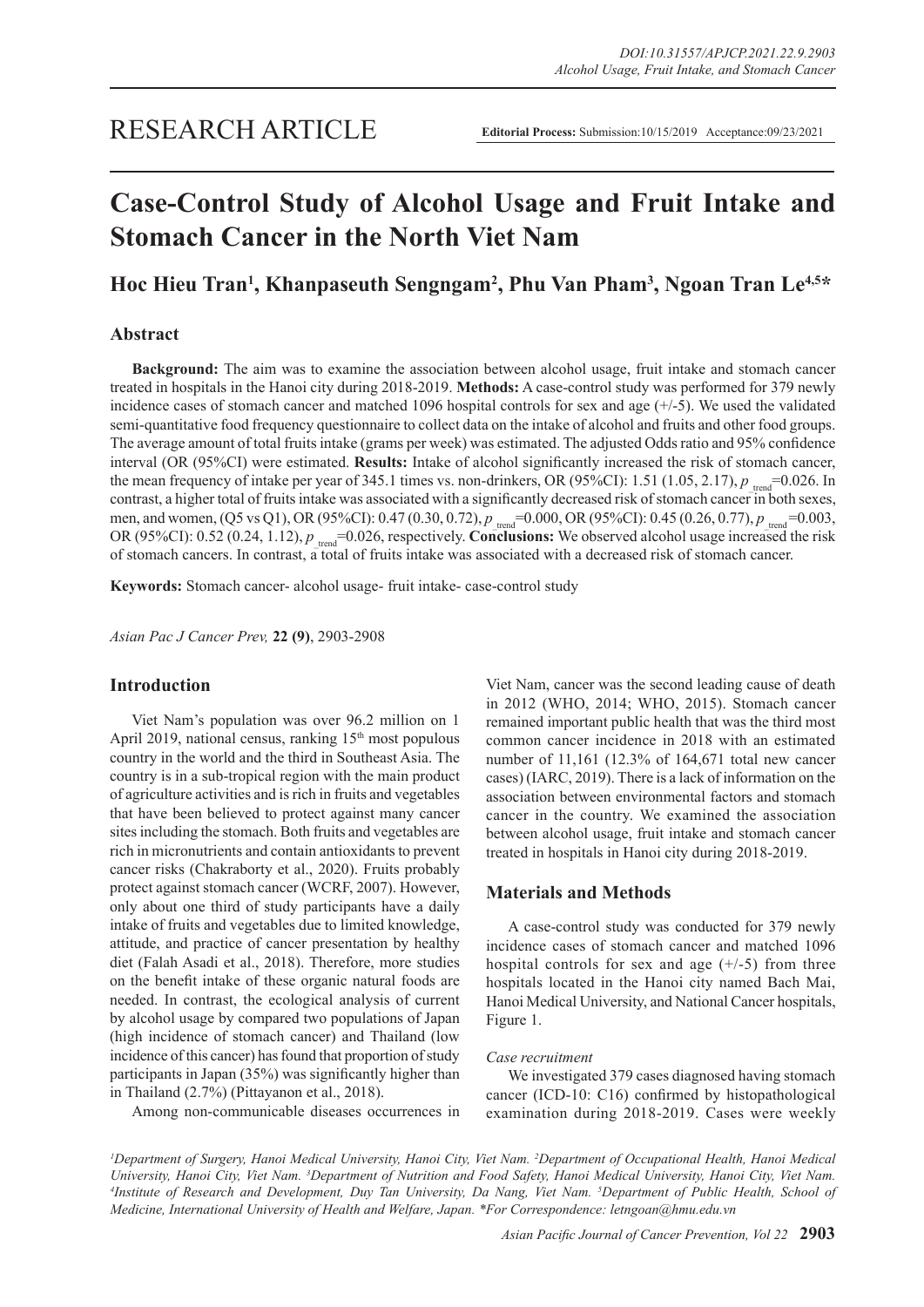#### *Hoc Hieu Tran et al*

selected from the list of all patients admitted to the Bach Mai, Hanoi Medical University, and National Cancer hospitals for surgical treatment to remove stomach cancer tumors for the first time.

#### *Control recruitment*

We recruited 1096 patients who have admitted been to the same hospital due to the following diseases: kidney donation (18), palm-sweating (8), gall bladder stones (168), benign prostatic hyperplasia (71), hemorrhoids (85), herniation (74), kidney stone (449), stomach polyp (20), and another non-cancer morbidity (203). They have no history of suffering from any cancer in their lifetime.

#### *Exclusion*

Exclusion criteria required for both cancer cases and controls in case they were unable to communicate due to advanced disease stages; patients substantially changing in their diet due to metabolic disorders, and diabetes; and patients refused to participate in the study.

#### *Assessment of alcohol usage and fruit intake*

We used the validated semi-quantitative food frequency questionnaire (SQFFQ) to collect the dietary history of participants in the past year from both cases and controls. The SQFFQ has good characteristics of feasibility, practicaly and reliability in general populations. A strong correlation for energy (adjusted R square=0.53), moderate correlation for protein (adjusted R square  $= 0.38$ ) and carbohydrate (adjusted R square  $= 0.36$ ) and small correlation for fat intake (adjusted R square  $=0.20$ ). The SQFFQ included 14 types of fruits and intake of local alcohol products (about 35% or higher alcohol) among 86 questions to collect data on food frequency of intake. Fruits included Guava common; Sugarapple-sweetsop; Orange; Pomelo; Lemon; Papaya ripe; Tangerine-Mandarin; Banana; Banana-dwarf; Watermelon; Litchilychee; Longan; Jujube; Apple common. A frequency of intake required seven categories: never or less than 6 times a year, 6-11 times/year, 1-3 times/month, 1-2 times/week, 3-4 times/week, 5-6 times/week, and 1-3 times/day. The SQFFQ is designed for online or offline data collection by a smart device using by the trained interviewers. The interviewers collected data by a face-to-face interview, bedside in hospitals.

#### *Data handle and statistical analyses*

The obtained data were exported into both Stata 10 and Excel for double-checking for each record and updated with the final medical records, especially for histopathological confirmation (ICD-10: C16). Body Mass Index (BMI) was calculated as (BMI= weight (kg) / height  $((m)<sup>2</sup>)$  for adjustment.

We estimated the Odds ratio and 95% confidence interval (OR (95%CI) for individual fruit items (higher versus lowest frequency of intake). The adjusted variables included age groups (0-29, 30-39, 40-49, 50-59, 60-69,  $\geq$ 70 ages), sex, BMI (18.5 to <23, 23 to <25,  $\geq$ 25, <18.5), an education level (Primary school or under, secondary school, high school, higher high school, unknown), and lifetime smoking (yes/no), intake of total fruits (quintiles),

intake of total vegetables (quintiles), intake of total meats (quintiles), and intake of total fishes (quintiles).

#### *Ethics consideration*

We submitted the research protocol and received the ethic certificate of approval by the Hanoi Medical University IRB for the present study on 25 Dec. 2018. We obtained written informed consent from all participants of the present study.

#### **Results**

The proportion of men was 71.50% of stomach cancer (271 of 379) and 58.58% of controls (642 of 1096). About two-thirds of cases aged 50-69. The proportion of obese  $(BMI > 25)$  was 4.49% of cases and 12.59% of controls, Table 1.

For beverages, there was a null association between a consumption of fresh green tea, drinkers vs nondrinkers, OR (95%CI): 1.07 (0.81, 1.41), p=0.637; both coffee prepared by machine OR (95%CI): 0.88 (0.62, 1.25), p=0.487 or manual filter OR (95%CI): 0.83 (0.52, 1.31), p=0.415, and stomach cancer. Intake of alcohol significantly increased the risk of stomach cancer, the mean frequency of intake per year of 345.1 times vs. non-

Table 1. Characteristics of study participants

| Variables          | Hospital controls |               | Stomach cancer |               |
|--------------------|-------------------|---------------|----------------|---------------|
|                    | n                 | $\frac{0}{0}$ | n              | $\frac{0}{0}$ |
| <b>Sex</b>         |                   |               |                |               |
| Men                | 642               | 58.58         | 271            | 71.5          |
| Women              | 454               | 41.42         | 108            | 28.5          |
| Total              | 1,096             | 100.00        | 379            | 100.00        |
| Age group          |                   |               |                |               |
| 20-29              | 37                | 3.38          | $\overline{2}$ | 0.53          |
| 30-39              | 107               | 9.76          | 21             | 5.54          |
| 40-49              | 221               | 20.16         | 32             | 8.44          |
| 50-59              | 315               | 28.74         | 122            | 32.19         |
| 60-69              | 287               | 26.19         | 135            | 35.62         |
| $\geq 70$          | 129               | 11.77         | 67             | 17.68         |
| Total              | 1,096             | 100.00        | 379            | 100.00        |
| Years of schooling |                   |               |                |               |
| < 6                | 155               | 14.14         | 66             | 17.41         |
| $6 - 9$            | 446               | 40.69         | 173            | 45.65         |
| $10 - 12$          | 316               | 28.83         | 88             | 23.22         |
| >12                | 173               | 15.78         | 50             | 13.19         |
| Unknown            | 6                 | 0.55          | $\overline{2}$ | 0.53          |
| Total              | 1,096             | 100.00        | 379            | 100.00        |
| BMI $(kg/m2)$      |                   |               |                |               |
| $18.5 - 23$        | 609               | 55.57         | 190            | 50.13         |
| $23 - 25$          | 221               | 20.16         | 32             | 8.44          |
| $\geq$ 25          | 138               | 12.59         | 17             | 4.49          |
| < 18.5             | 109               | 9.95          | 114            | 30.08         |
| Unknown            | 19                | 1.73          | 26             | 6.86          |
| Total              | 1,096             | 100.00        | 379            | 100.00        |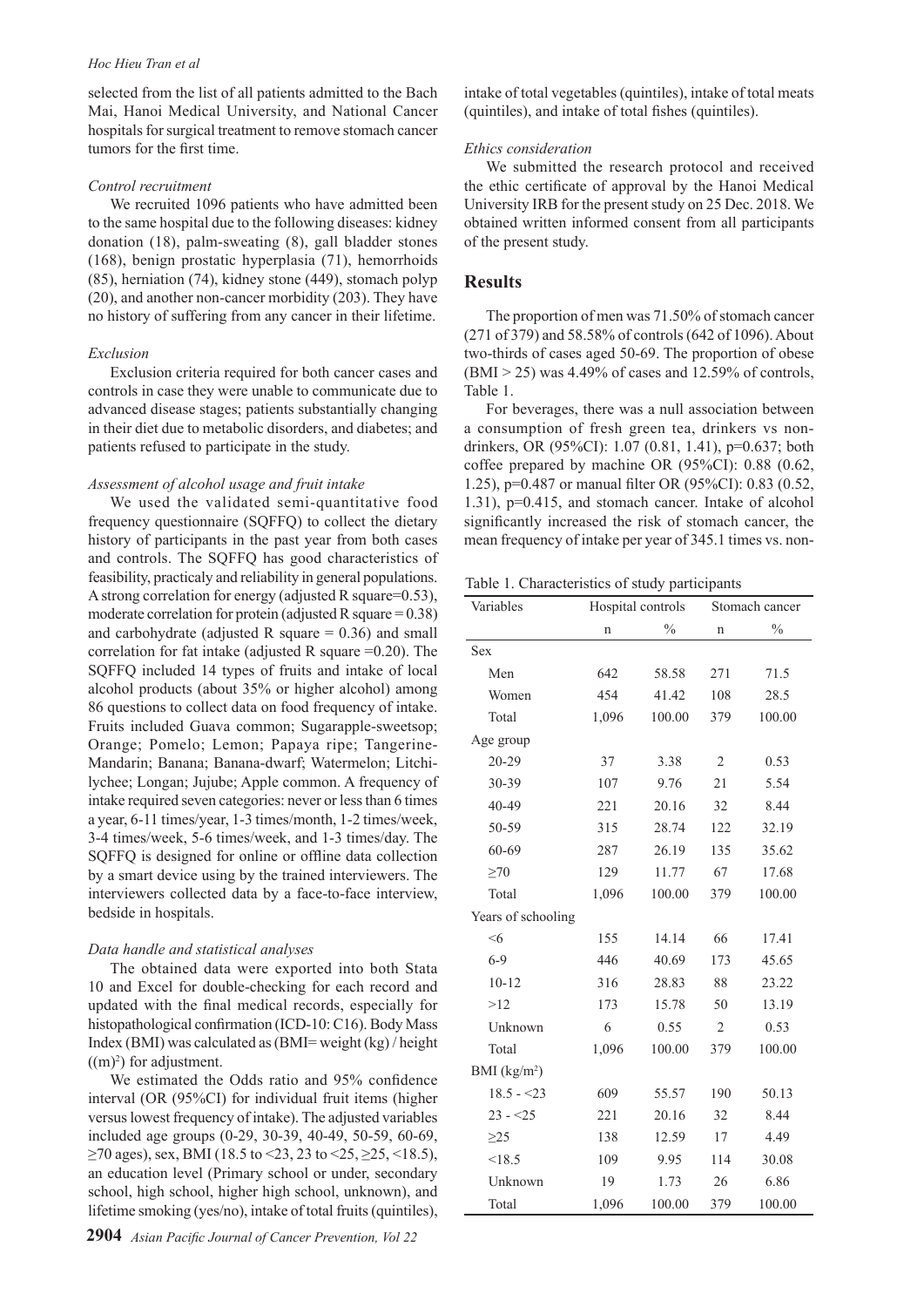

Figure 1. Flow Charge of Study Participants Recruited

drinkers, OR (95%CI): 1.51 (1.05, 2.17),  $p_{\text{trend}}$ =0.026, Table 2.

Among 14 types of fruits, there was a null association between fruits intake and stomach cancer for nine types of fruits (Sugarapple-sweetsop; Orange; Pomelo; Papaya ripe; Tangerine-Mandarin; Watermelon; Litchi-lychee; Longan; and Jujube). High consumption of the other five types of fruits (Guava common; Lemon; Banana; Bananadwarf; and Apple common) was significantly decreased the risk of stomach cancer, Table 3.

The average amount (grams) of total fruits intake per week, men and women combined, was 177.00 (Q1), 379.30 (Q2), 535.30 (Q3), 703.00 (Q4), and 1485.00 (Q5). A higher average amount of total fruits intake per week was associated with a significantly decreased risk of stomach cancer in both sexes, men, and women, (Q5 vs Q1), OR (95%CI): 0.47 (0.30, 0.72),  $p_{\text{total}} = 0.000$ , OR (95%CI): 0.45 (0.26, 0.77),  $p_{\text{trend}} = 0.003$ , OR (95%CI): 0.52 (0.24, 1.12),  $p_{\text{trend}} = 0.026$ , respectively, Table 4.

## **Discussion**

We observed alcohol usage increased the risk of stomach cancers and in contrast, a total of fruits intake is a strong protective factor against the disease. The findings supported the hypothesis that fruits may decrease the risk

Table 2. Alcohol, Green Tea, and Coffee Intake and Stomach Cancer

| Variables                                | Frequency of<br>intake per year | Hospital<br>controls | Stomach<br>cancer | OR (95%CI) \$      | P      |
|------------------------------------------|---------------------------------|----------------------|-------------------|--------------------|--------|
| Local product of alcohol (35% or higher) |                                 | 635                  | 175               | $1.00$ (reference) |        |
|                                          | 20.5                            | 254                  | 95                | 1.27(0.89, 1.81)   |        |
|                                          | 345.1                           | 207                  | 109               | 1.51(1.05, 2.17)   | 0.026# |
| Fresh green tea                          |                                 | 787                  | 272               | $1.00$ (reference) |        |
|                                          | 245.2                           | 309                  | 107               | 1.07(0.81, 1.41)   | 0.637  |
| Coffee prepared by a machine or bags     |                                 | 901                  | 322               | $1.00$ (reference) |        |
|                                          | 84.9                            | 195                  | 57                | 0.88(0.62, 1.25)   | 0.487  |
| Coffee prepared by a manual filter       |                                 | 987                  | 350               | $1.00$ (reference) |        |
|                                          | 84.5                            | 109                  | 29                | 0.83(0.52, 1.31)   | 0.415  |

#p for trend; \$Adjusted for age groups (0-29, 30-39, 40-49, 50-59, 60-69, ≥70 ages), sex, BMI (18.5 to <23, 23 to <25, ≥25, <18.5 kg/m2), education level (Primary school or under, secondary school, high school, higher high school, unknown), and lifetime smoking (yes/no), intake of total fruits (quintiles), intake of total vegetables (quintiles), intake of total meats (quintiles), and intake of total fishes (quintiles).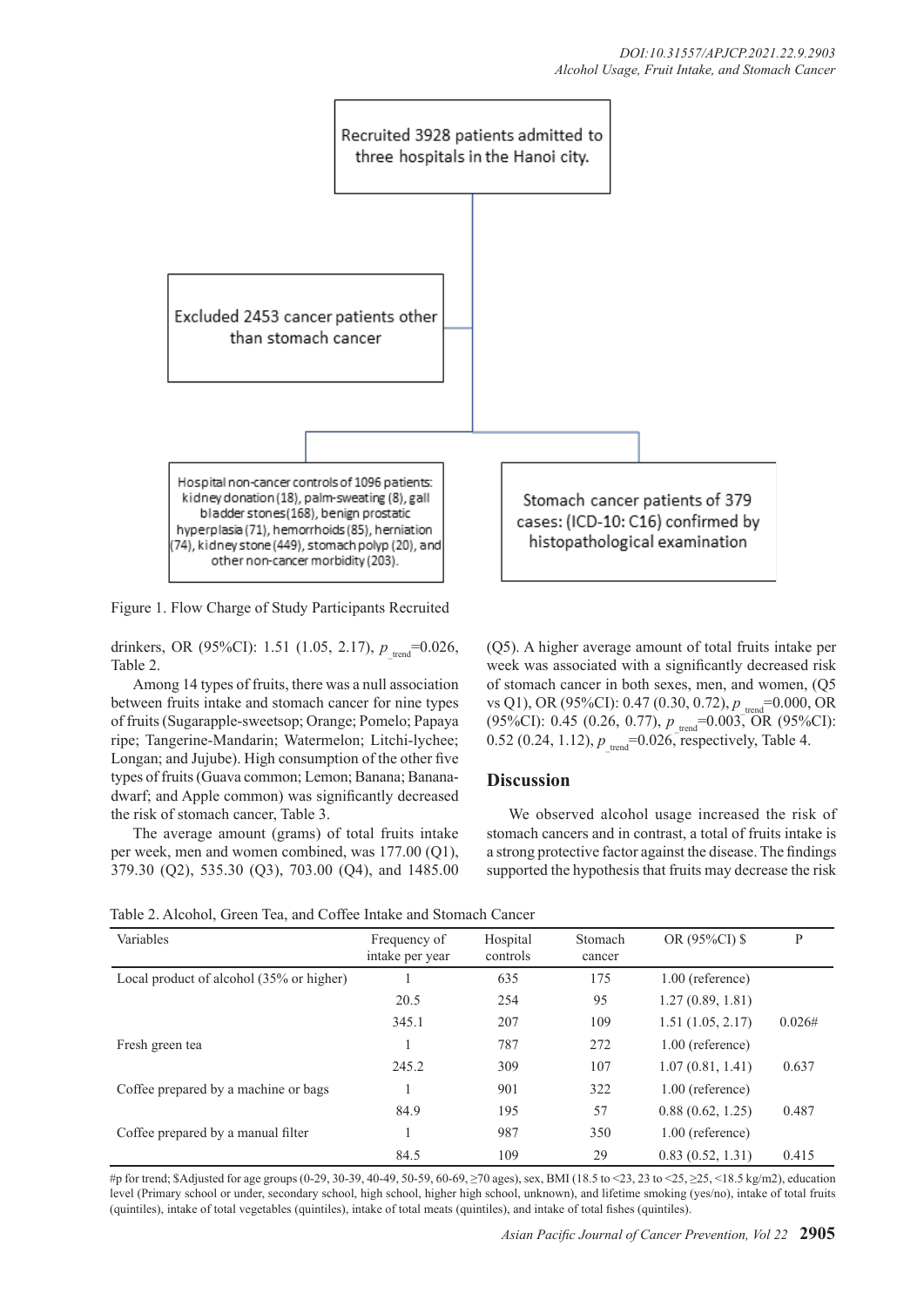#### *Hoc Hieu Tran et al*

Table 3. Frequency of Intake of an Individual Fruit per Year and Stomach Cancer

| Fruit name (Vietnamese)   | Frequency of intake per year | Hospital controls | Stomach cancer | OR (95%CI) \$     | $P_{\rm \; trend}$ |
|---------------------------|------------------------------|-------------------|----------------|-------------------|--------------------|
| Guava common (OI)         | 3.3                          | 211               | 153            | 1.00 (reference)  |                    |
|                           | 24                           | 573               | 164            | 0.50(0.37, 0.67)  |                    |
|                           | 104                          | 312               | 62             | 0.49(0.33, 0.73)  | 0.000              |
| Sugarapple, sweetsop (NA) | 3.6                          | 389               | 199            | 1.00 (reference)  |                    |
|                           | 24                           | 620               | 145            | 0.58(0.44, 0.76)  |                    |
|                           | 97.8                         | 87                | 35             | 1.63(0.99, 2.67)  | 0.271              |
| Orange (CAM)              | 17                           | 725               | 232            | 1.00 (reference)  |                    |
|                           | 78                           | 296               | 108            | 1.47(0.87, 2.48)  |                    |
|                           | 262.3                        | 75                | 39             | 1.12(0.41, 3.05)  | 0.321              |
| Pomelo (BUOI)             | 16.7                         | 886               | 310            | 1.00 (reference)  |                    |
|                           | 154.8                        | 210               | 69             | 1.13(0.58, 2.20)  |                    |
| Lemon (CHANH)             | 2.5                          | 265               | 159            | 1.00 (reference)  |                    |
|                           | 24                           | 361               | 113            | 0.61(0.45, 0.84)  |                    |
|                           | 230                          | 470               | 107            | 0.55(0.39, 0.76)  | 0.000              |
| Papaya ripe (DU DU)       | 3.7                          | 515               | 202            | 1.00 (reference)  |                    |
|                           | 24                           | 455               | 153            | 0.98(0.74, 1.29)  |                    |
|                           | 104.9                        | 126               | 24             | 0.92(0.53, 1.58)  | 0.779              |
| Tangerine (QUIT)          | $\mathbf{1}$                 | 189               | 132            | 1.00 (reference)  |                    |
|                           | 20.7                         | 767               | 196            | 0.45(0.33, 0.61)  |                    |
|                           | 108.1                        | 140               | 51             | 1.06(0.66, 1.69)  | 0.070              |
| Banana (CHUOI TA)         | 2.7                          | 233               | 154            | 1.00 (reference)  |                    |
|                           | 24                           | 483               | 156            | 0.53(0.39, 0.71)  |                    |
|                           | 142.3                        | 380               | 69             | 0.38(0.25, 0.57)  | 0.000              |
| Banana, dwarf             | 2.5                          | 256               | 168            | 1.00 (reference)  |                    |
| (CHUOI TIEU)              | 24                           | 464               | 142            | 0.54(0.40, 0.72)  |                    |
|                           | 142.8                        | 376               | 69             | 0.39(0.26, 0.59)  | 0.000              |
| Watermelon (DUA HAU)      | $\mathfrak{Z}$               | 300               | 180            | 1.00 (reference)  |                    |
|                           | 24                           | 649               | 157            | 0.54(0.40, 0.73)  |                    |
|                           | 105.1                        | 147               | 42             | 1.09(0.65, 1.84)  | 0.077              |
| Litchi; lychee (VAI)      | 3.7                          | 340               | 190            | 1.00 (reference)  |                    |
|                           | 24                           | 679               | 169            | 0.66(0.50, 0.87)  |                    |
|                           | 107.5                        | 77                | 20             | 1.14(0.62, 2.11)  | 0.068              |
| Longan (NHAN)             | 3.8                          | 341               | 182            | 1.00 (reference)  |                    |
|                           | 24                           | 690               | 169            | 0.69(0.52, 0.91)  |                    |
|                           | 106.3                        | 65                | $28\,$         | 2.24 (1.26, 3.98) | 0.767              |
| Jujube (TAO TA)           | $\mathbf{1}$                 | 262               | 148            | 1.00 (reference)  |                    |
|                           | 19.3                         | 772               | 204            | 0.61(0.46, 0.81)  |                    |
|                           | 105.1                        | 62                | 27             | 1.76(0.99, 3.13)  | 0.207              |
| Apple common (TAO TAY)    | $\mathbf{1}$                 | 352               | 209            | 1.00 (reference)  |                    |
|                           | 19.4                         | 624               | 134            | 0.38(0.29, 0.51)  |                    |
|                           | 93.9                         | 120               | 36             | 0.84(0.53, 1.34)  | 0.000              |

\$Adjusted for age groups (0-29, 30-39, 40-49, 50-59, 60-69,  $\geq 70$  ages), sex, BMI (18.5 to <23, 23 to <25,  $\geq 25$ , <18.5 kg/m<sup>2</sup>), education level (Primary school or under, secondary school, high school, higher high school, unknown), and lifetime smoking (yes/no), intake of total fruits (quintiles), intake of total vegetables (quintiles), intake of total meats (quintiles), and intake of total fishes (quintiles).

of gastric cardia cancers (Vingeliene et al., 2016) and the conclusion of "Fruits probably protect against stomach cancer" by the World Cancer Research Fund/American Institute for Cancer Research (WCRF, 2007). The results were also consistent with the recent conclusions on the inverse association between fruit intake and stomach cancer (Bae and Kim, 2016; Foschi et al., 2010; Gonzalez et al., 2012; Steevens et al., 2011).

Fruits are rich in vitamins, minerals, and other bioactive compounds that may protect against cancers: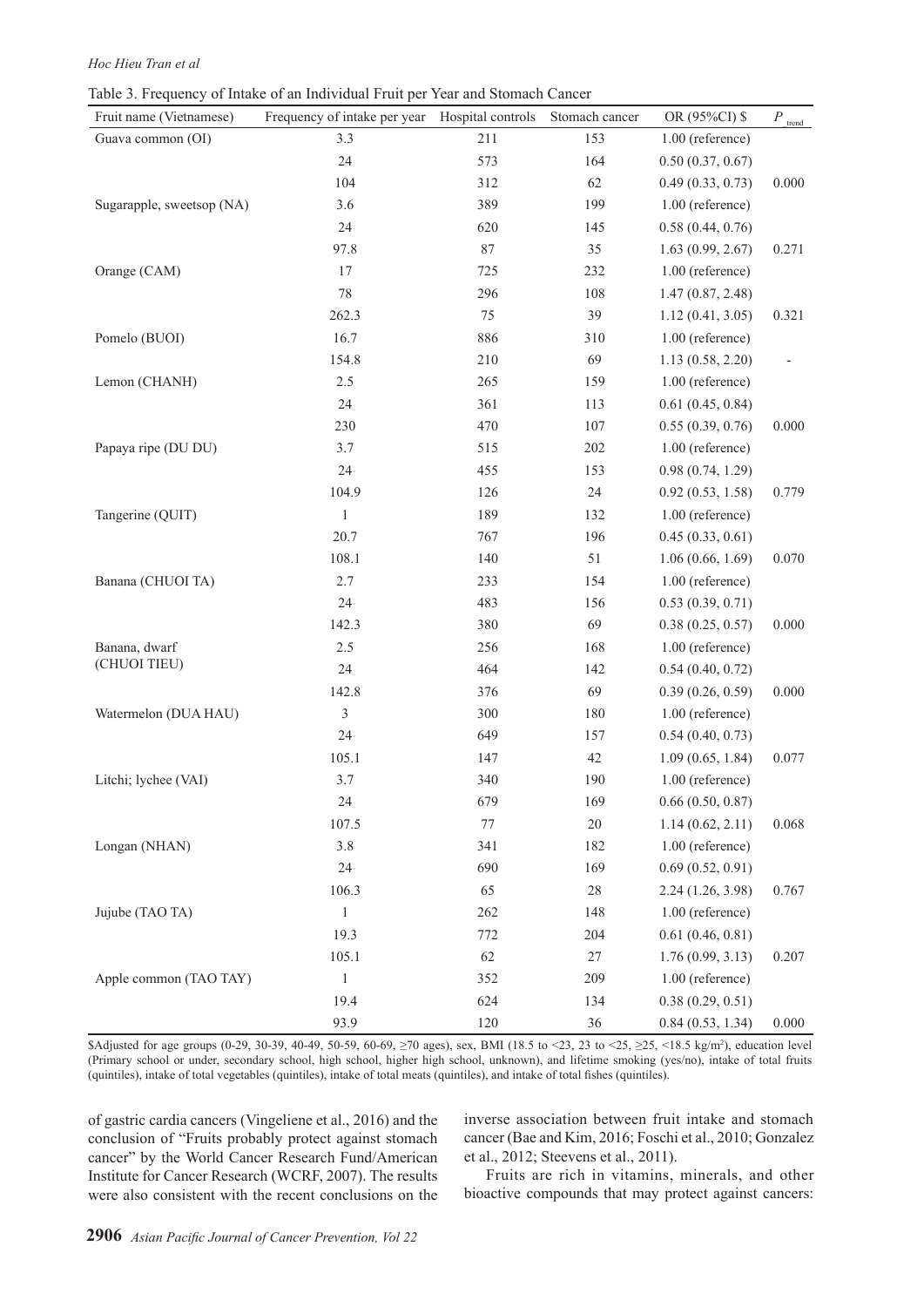| Total fruits intake, mean (grams) per week | Hospital controls | Stomach cancer | OR (95%CI) \$      | $P_{\text{trend}}$ |
|--------------------------------------------|-------------------|----------------|--------------------|--------------------|
| Both sexes                                 |                   |                |                    |                    |
| 177                                        | 156               | 139            | $1.00$ (reference) |                    |
| 379.3                                      | 220               | 75             | 0.43(0.29, 0.62)   |                    |
| 535.3                                      | 246               | 49             | 0.28(0.18, 0.42)   |                    |
| 703                                        | 235               | 60             | 0.39(0.26, 0.58)   |                    |
| 1485                                       | 239               | 56             | 0.47(0.30, 0.72)   | 0.000              |
| Men                                        |                   |                |                    |                    |
| 170                                        | 101               | 97             | $1.00$ (reference) |                    |
| 378                                        | 140               | 53             | 0.42(0.27, 0.65)   |                    |
| 532.9                                      | 150               | 37             | 0.29(0.18, 0.47)   |                    |
| 705.3                                      | 129               | 46             | 0.44(0.27, 0.72)   |                    |
| 1560.7                                     | 122               | 38             | 0.45(0.26, 0.77)   | 0.003              |
| Women                                      |                   |                |                    |                    |
| 191.2                                      | 55                | 42             | 1.00 (reference)   |                    |
| 381.9                                      | $80\,$            | 22             | 0.46(0.23, 0.90)   |                    |
| 539.4                                      | 96                | 12             | 0.25(0.12, 0.55)   |                    |
| 699.6                                      | 106               | 14             | 0.29(0.14, 0.63)   |                    |
| 1395.2                                     | 117               | 18             | 0.52(0.24, 1.12)   | 0.026              |

Table 4. Total Fruit Intake and Stomach Cancer by Sex

\$Adjusted for age groups (0-29, 30-39, 40-49, 50-59, 60-69, ≥70 ages), sex, BMI (18.5 to <23, 23 to <25, ≥25, <18.5 kg/m<sup>2</sup> ), education level (Primary school or under, secondary school, high school, higher high school, unknown), and lifetime smoking (yes/no), intake of total fruits (quintiles), intake of total vegetables (quintiles), intake of total meats (quintiles), and intake of total fishes (quintiles).

"Fruits in general probably protect against cancers of the mouth, pharynx, and larynx, and those of the esophagus, lung, and stomach" (WCRF, 2007).

For alcohol intake, our findings are consistent with some Meta-analyses and an investigation of the mechanisms of alcohol-induced stomach cancer (Han et al., 2017; He et al., 2017; Ma et al., 2017; Na and Lee, 2017; Rota et al., 2017). Alcohol promotes the uptake of carcinogens and their metabolism to induce stomach cancer.

The findings are timely in Viet Nam because the country is located in a sub-tropical region where farm products of fruits are common during four seasons (spring, summer, autumn, and winter) in the North and two seasons (rainy and dry) in the South. With the rapid development of the economy, transportation, refrigerator available at home, people would have more chances to consume daily fruits in general and citrus fruits, in particular, to prevent the occurrence of stomach cancer. To achieve this goal, a program of health education of a healthy diet that in rich in fruits, vegetables, and reduces harmful usage of alcohol is highly recommended and needed.

The limitation of this case-control study was that the status of *H. Pylori* infection and tumor location in the stomach and types of cancer cells were not available. The spite these limitations, the findings will add new evidence of the harmful usage of alcohol-induced stomach cancer in our study population in a middle-income country. Because the country is located in a sub-tropical region, where farm productions of fruits are common and people have in their hands the means to lead healthy diets, fuller, healthier lives

## **Author Contribution Statement**

None.

## **Acknowledgements**

Research Grant Agreement: 18/FIRST/1a/HMU, Under the Project: "Fostering Innovation through Research, Science and Technology".

#### *Conflict of interest*

There are no conflicts to disclose

## **References**

- Bae JM, Kim EH (2016). Dietary intakes of citrus fruit and risk of gastric cancer incidence: an adaptive meta-analysis of cohort studies. *Epidemiol Health*, **38**, e2016034.
- Chakraborty A, Guha S, Chakraborty D (2020). Micronutrients in preventing cancer: A Critical Review of Research. *Asian Pac J Cancer Biol*, **5**, 119-25.
- Falah Asadi A, Shahsavari S, Khosravizadeh O, Nourmohammadi M (2018). The relationship between knowledge, attitude, and performance in breast cancer with nutritional behaviors and drug use. *Asian Pac J Environ Cancer*, **1**, 27-33.
- Foschi R, Pelucchi C, Dal Maso L, et al (2010). Citrus fruit and cancer risk in a network of case-control studies. *Cancer Causes Control*, **21**, 237-42.
- Gonzalez CA, Lujan-Barroso L, Bueno-de-Mesquita HB, et al (2012). Fruit and vegetable intake and the risk of gastric adenocarcinoma: a reanalysis of the European Prospective Investigation into Cancer and Nutrition (EPIC-EURGAST) study after a longer follow-up. *Int J Cancer*, **131**, 2910-9.
- Han X, Xiao L, Yu Y, Chen Y, Shu HH (2017). Alcohol consumption and gastric cancer risk: a meta-analysis of